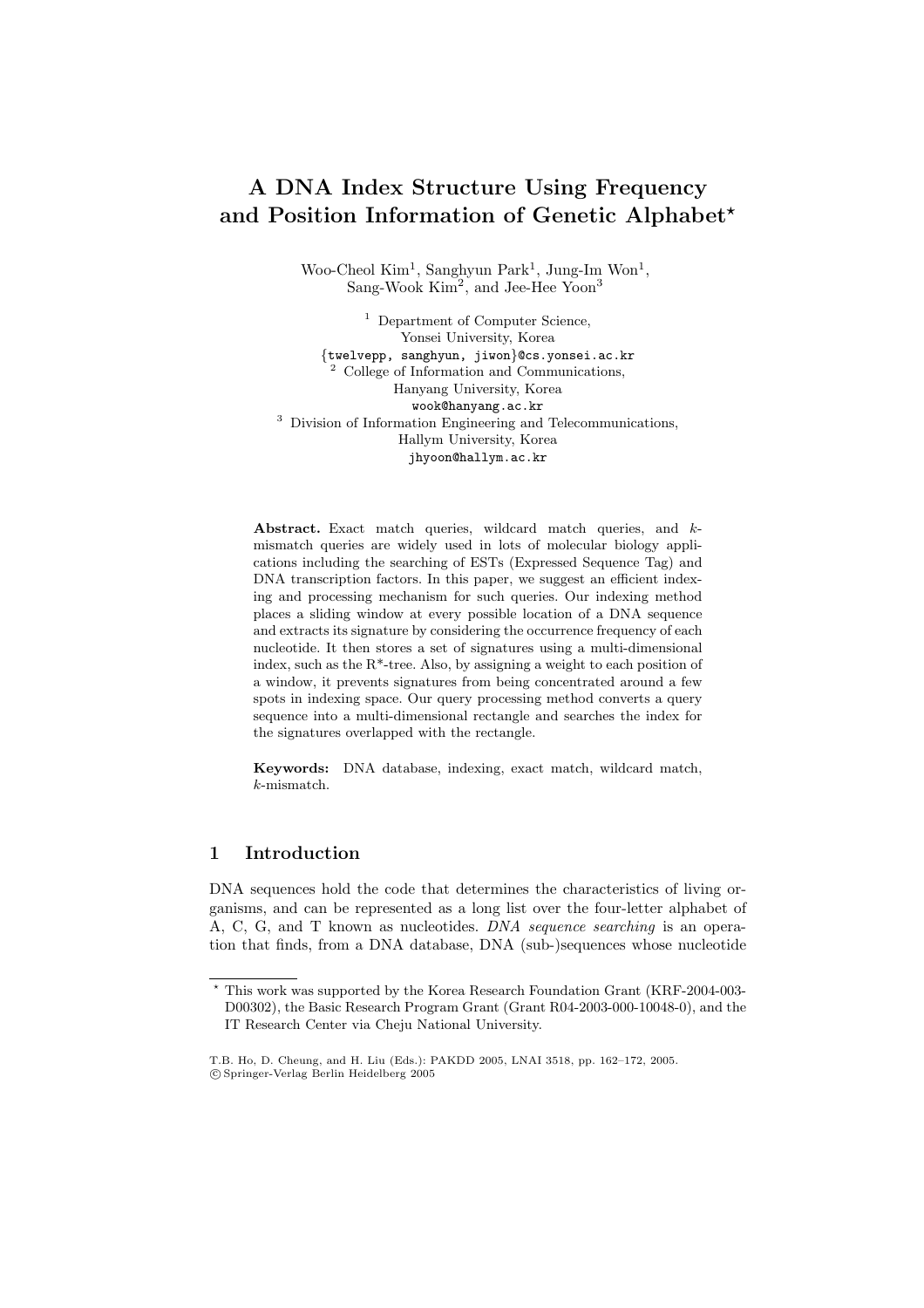arrangements are similar to a given query sequence. To cater for the evolutionary mutations and noises in DNA sequences, approximate match queries are preferred to exact match queries for DNA sequence searching.

The most fundamental way for processing approximate match queries is to use the *Smith-Waterman alignment algorithm* [\[12\]](#page-10-1), a dynamic programming approach for finding an optimal local alignment between two sequences. This algorithm, however, takes a long processing time of  $O(mn)$ , where *m* and *n* are the lengths of the two sequences to be aligned, respectively. A natural idea to resolve this kind of drawbacks is to employ the *filtering and refinement approach*. *BLAST* [\[4,](#page-9-0) [5\]](#page-9-1) is a typical example that follows this approach. Due to performance reasons, it uses a heuristic algorithm based on a similarity model that is slightly different from the one adopted in the Smith-Waterman alignment algorithm. Recently, Kaheci et al. [\[10\]](#page-10-2) proposed the *MR-Index* for efficient processing of *k*-difference queries. A *k-difference query* is to find data subsequences that can be matched to a given query sequence by performing at most *k* replacing, inserting, and deleting operations.

In this paper, we proposes an approach for efficient processing of DNA sequence searching, especially exact match queries, wildcard match queries, and *k*-mismatch queries. *Exact match queries* search a DNA database for the subsequences that are exactly matched to a query sequence. *Wildcard match queries* contain wildcard characters marked as '∗' in a query sequence, and find the subsequences that are matched to a query sequence. Note that a wildcard matches with any single nucleotide. *K-mismatch queries* retrieve the data subsequences that have at most *k* nucleotides mismatched to those of a given query sequence. These queries are widely used in various molecular biology applications such as retrieval of expressed sequence tags and DNA transcription factors [\[8\]](#page-9-2).

# **2 Definitions**

The *alphabet*  $\sum$  of nucleotides consists of 15 characters that can occur in DNA sequences (See Table1). Four characters, A, C, G, and T, are used to express the regions of a DNA sequence whose characteristics are discovered completely. We call these four characters as *principal nucleotides*.

A *DNA sequence*  $T = \langle t_1, t_2, \dots, t_n \rangle$  is an ordered list of characters in the alphabet  $\sum$ .  $|T|$  denotes the length of *T*. We use *T*<sup> $\prime$ </sup> to denote a contiguous subsequence of *T*. A *window* is defined as a subsequence of a fixed length taken from a DNA sequence. *<sup>W</sup>* and <sup>|</sup>*W*<sup>|</sup> denote a window and its length, respectively. The window beginning at the  $i^{th}$  position of a DNA sequence is denoted as *Wi*.

Any two characters *s* and *q* are said to be *matched* if the intersection of the set of characters represented by *s* and the set of characters represented by *q* is not empty. Given a DNA data sequence *T* and a query sequence *Q*, the *DNA* sequence searching problem is to find all subsequences  $T'$  of  $T$  that satisfy both of the following conditions: (1)  $|Q| = |T'|$ , and (2) for each *i* between 1 and  $|Q|$ , the  $i^{th}$  character of  $Q$  matches the  $i^{th}$  character of  $T'$ .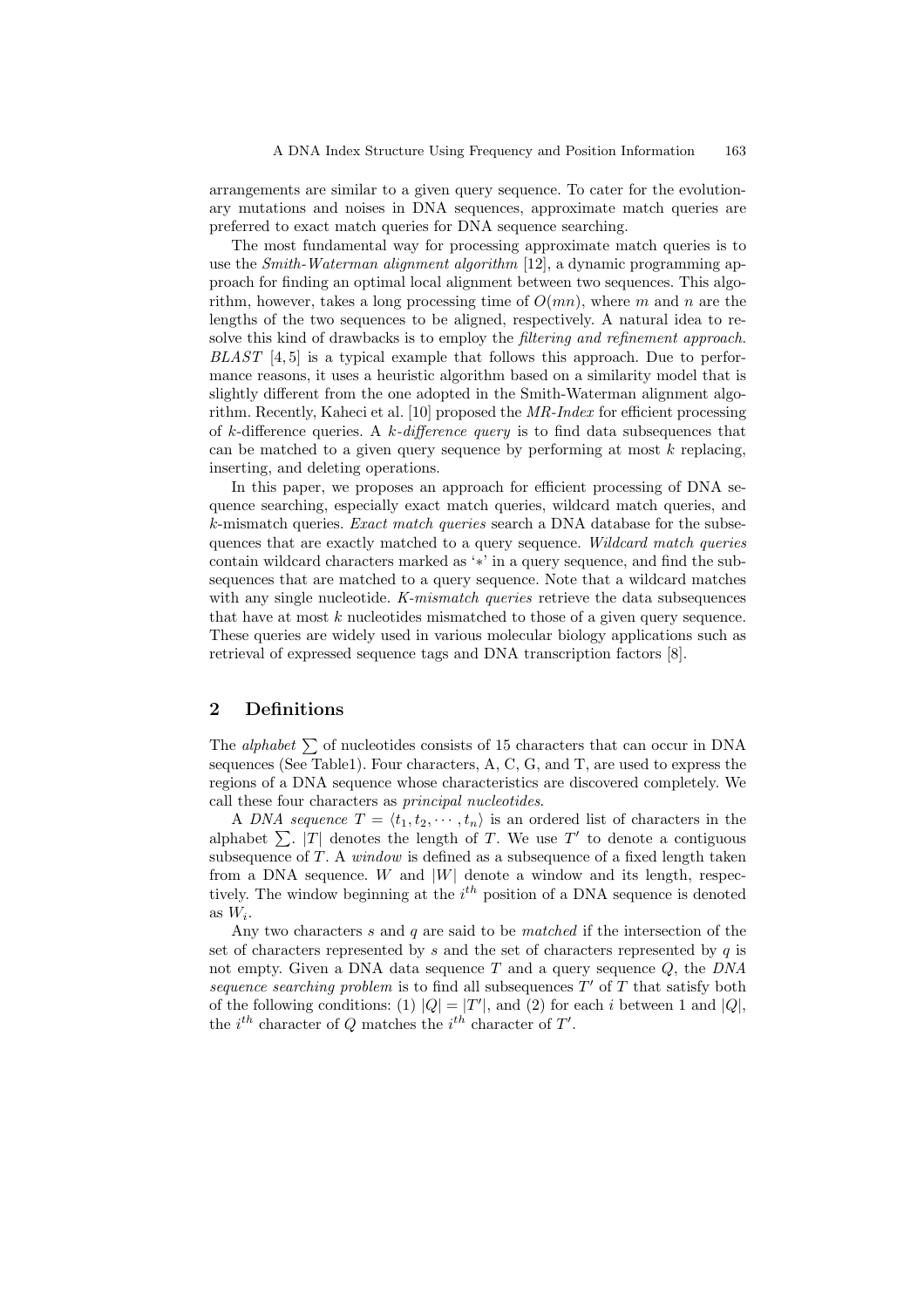| Code         | Bases  | .Jode | Bases  | Code | <b>Bases</b> |
|--------------|--------|-------|--------|------|--------------|
|              |        |       | C or T | B    | C or G or T  |
|              |        |       | G or C | D    | A or G or T  |
|              |        |       | A or T | H    | A or C or T  |
| $\mathbf{T}$ | ጡ      |       | G or T |      | A or C or G  |
|              | A or G | M     | A or C |      | any base     |

**Table 1.** Characters included in the alphabet of nucleotides

## **3 Related Work**

The *Boyer-Moore algorithm* [\[7\]](#page-9-3) and the *Knuth-Morris-Pratt(KMP) algorithm* [\[11\]](#page-10-3) have been devised for exact match queries. Their worst-case time complexity proved to be linear to the length of data sequence. These algorithms, however, should access the entire data sequences from disk because they are based on the sequential scan.

The method combining the *Aho-Corasick algorithm* [\[3\]](#page-9-4) and the *scan vector* has been proposed for processing wildcard match queries [\[8\]](#page-9-2). By eliminating all the wildcards from a query sequence, this method first obtains a set of subpatterns and their starting positions within a query sequence. Next, by using an one-dimensional array called a scan vector, it finds the data subsequences, each of which contains all those subpatterns in order. This method, however, has a large storage overhead since it maintains the scan vector as large as the data sequence. Also, it requires much processing time because it accesses the whole data sequences from disk.

For processing *k*-mismatch queries, the *suffix-tree-based method* [\[13\]](#page-10-4) constructs a suffix tree on data and query sequences. Next, it finds from the suffix tree the lowest one among the common ancestor nodes of both sequences. It then traverses down the subtree of that node until it encounters *k* mismatches. This method can be applied to the processing of exact match and wildcard match queries in a similar way. However, it suffers from a large storage overhead and high cost for maintaining and traversing a huge suffix tree.

# **4 Basic Signature Index**

This section proposes a new indexing method called BSI (Basic Signature Index) and also suggests a query processing method based on the proposed index structure.

To construct an index, we first locate a sliding window of size  $|W|$  on every possible position of data sequence *T*. We then extract a *basic signature* from each window, considering the minimum and maximum frequencies of each principal nucleotide.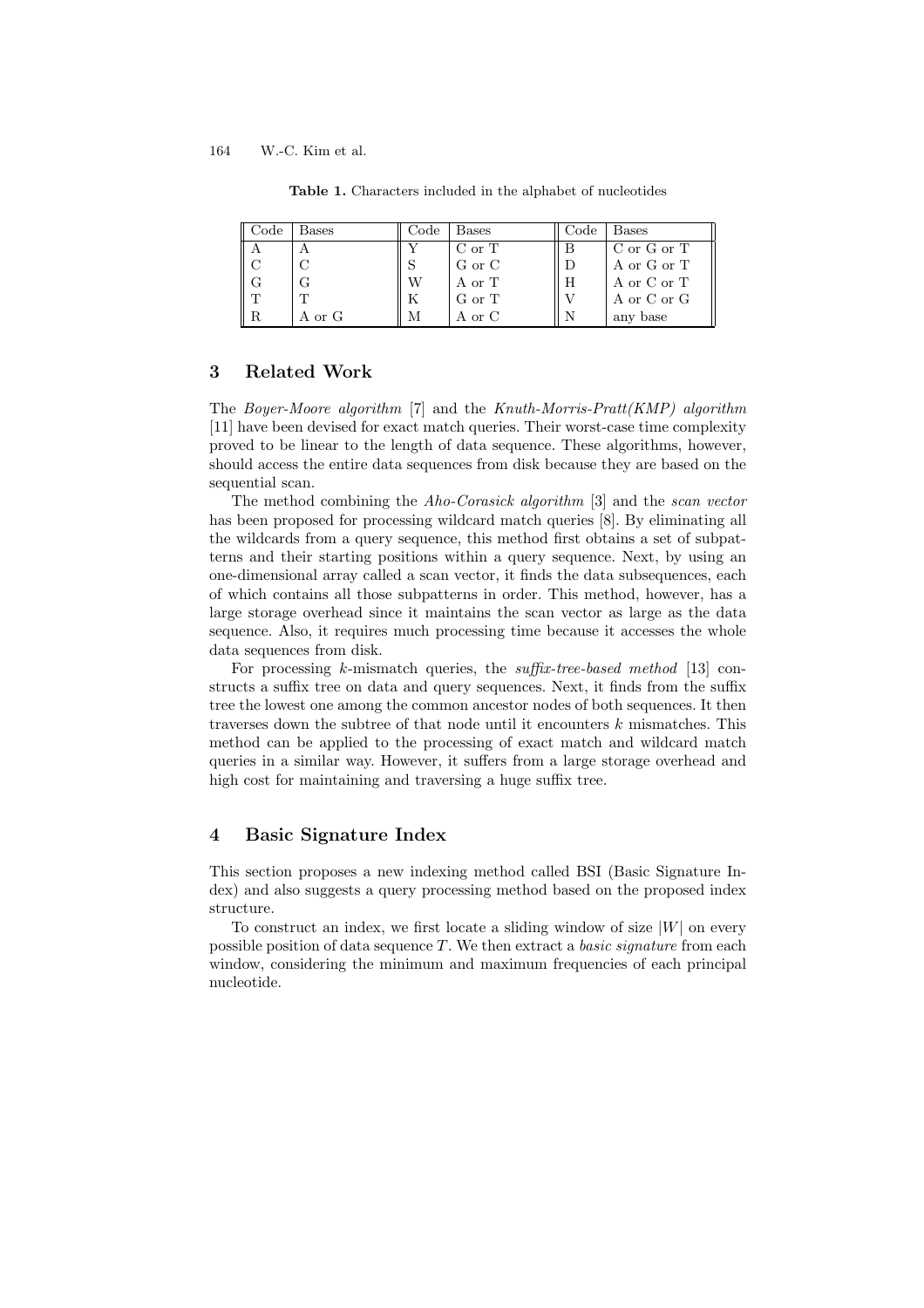#### **Definition 1.** *Basic Signature: BS*

Let  $BS(W_i)$  be a *basic signature* of window  $W_i$ .  $BS(W_i)$  is expressed as follows:

 $BS(W_i) = (([min_A, max_A], [min_C, max_C], [min_G, max_G], [min_T, max_T]), i)$ 

Here, *min<sup>A</sup>* and *max<sup>A</sup>* denote the minimum and maximum numbers of occurrences of character A, respectively, in  $W_i$ . The meanings of  $min_C, max_C, min_G$ ,  $max<sub>G</sub>$ ,  $min<sub>T</sub>$ , and  $max<sub>T</sub>$  are analogous.

*BS*( $W_i$ ) is regarded as a 4-dimensional rectangle of ( $\{min_A, max_A\}$ ,  $\{min_C,$  $max_C$ ,  $\left\{ min_G, max_G \right\}$ ,  $\left\{ min_T, max_T \right\}$  along with the identifier *i* and thus can be stored in a multi-dimensional index such as the  $R^*$ -tree [\[9\]](#page-10-5) and the X-tree [\[6\]](#page-9-5). The total number of windows taken from a data sequence *T* is  $|T| - |W| + 1$ . Since  $|T| \gg |W|$  in most cases, the index for *T* could be much larger than *T* itself.

To reduce this storage space, we only store the MBRs (Minimum Bounding Rectangles) which cover the signatures for consecutive *c* data windows extracted from a data sequence. Note that the signatures for consecutive two data windows are not that different from each other and thus are located closely in the 4-dimensional indexing space. Therefore, we expect that the MBR covering consecutive *c* signatures will not be enlarged much. By using this approach, we are able to reduce storage space for indexing to 1*/c*. We call *c* the *index compression coefficient*.

The first step for query processing is to construct a query rectangle from a query sequence  $Q$ . A query rectangle is formed in a different way according to the types of a query submitted. Let us first suppose that  $|Q| = |W|$ .

- o **Exact match query:** We construct a 4-dimensional query rectangle, ([*minA*, *max<sub>A</sub>*],  $[min_C, max_C]$ ,  $[min_G, max_G]$ ,  $[min_T, max_T]$ ), from the query sequence.
- o **Wildcard match query:** We first construct a 4-dimensional query rectangle by using the procedure for exact match queries. We then increase *maxA*,  $max<sub>C</sub>$ ,  $max<sub>G</sub>$ , and  $max<sub>T</sub>$  by the number of occurrences of the wildcard on the query sequence.
- o *K***-mismatch query:** We construct a 4-dimensional query rectangle by using the procedure for wildcard match queries. We then increase *maxA*,  $max_C$ ,  $max_G$ , and  $max_T$  by the value of *k*, and also decrease  $min_A$ ,  $min_C$ ,  $min<sub>G</sub>$ , and  $min<sub>T</sub>$  by the value of *k*. This implies that each principal nucleotide in a data window is allowed to occur *k* times more or less than that in a query signature by *k* mismatches. If an adjusted minimum value becomes less than 0, we set it to 0.

After constructing a query rectangle from a query sequence, we search the index for the data rectangles overlapping with the query rectangle. We call them *candidate rectangles*. Then, we perform a post-processing step to discard false alarms, those candidates that are not real answers. Using the identifier of each candidate rectangle, this step reads its corresponding data window from the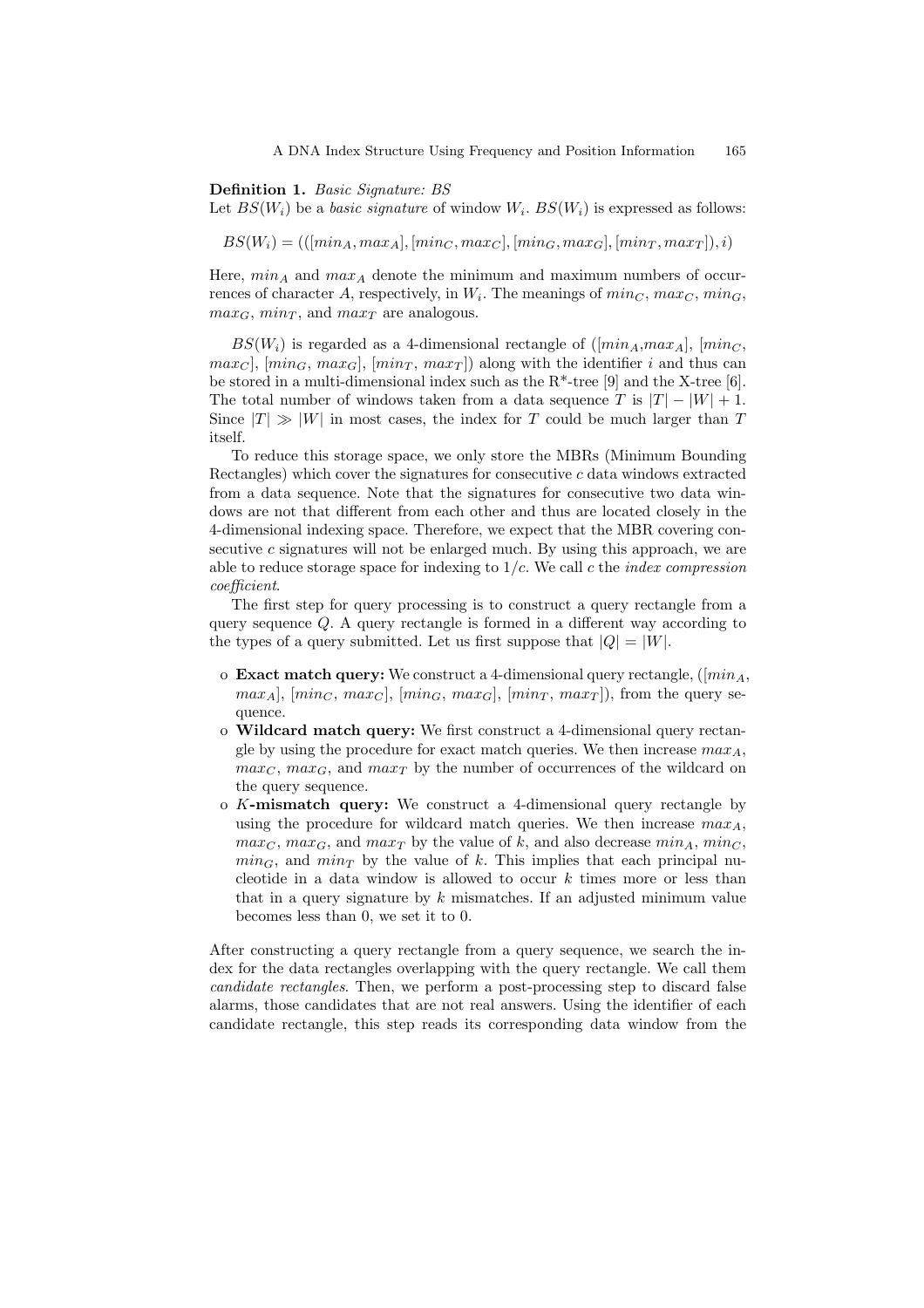database, and then verifies whether the data window actually matches with the query sequence. Only the candidate rectangles which pass this verification are returned as final answers.

The identifier of each candidate rectangle is the beginning position of its consecutive *c* data windows. Therefore, by using the identifier of each candidate rectangle, we actually retrieve and verify the corresponding *c* data windows together in the post-processing step.

Until now, we assumed  $|Q| = |W|$ . When  $|Q| < |W|$ , we generate a new query sequence  $Q'$  of length  $|W|$  by appending  $|W| - |Q|$  wildcard characters '∗' to the end of *<sup>Q</sup>* and then apply the above query processing procedure to  $Q'$ . When  $|Q| > |W|$ , we first partition a query sequence  $Q$  into  $p$  sub-query sequences,  $Q_1, Q_2, \cdots, and Q_p$ , such that  $p = \lfloor |Q|/|W| \rfloor$  and  $|Q_i| = |W|$  for every *i* between 1 and *p*. Here, the last sub-query sequence  $Q_p$  can be overlapped with  $Q_{p-1}$  to make the constraint  $|Q_i| = |W|$  satisfied. Next, we apply the above query processing procedure to every sub-query sequence, and then obtain the final answers by merging all the results.

# **5 Weighted Signature Index**

Let us first mention a couple of drawbacks of BSI. First, in BSI, the signature of a window is decided only by the number of occurrences of each principal nucleotide. Therefore, there may be a great number of windows that are different from one another but are represented as the same signature. It causes a large number of false alarms, resulting in high index-searching and postprocessing costs. Second, in most DNA sequences, the occurrence ratios of the four principal nucleotides,  $A$ ,  $C$ ,  $G$ , and  $T$ , are roughly 30%, 20%, 20%, and 30%, respectively. The windows taken from such sequences also show similar occurrence ratios regardless of their beginning positions. Therefore, it is likely that lots of windows are represented by the signatures close to the center  $(0.3 \times |W|, 0.2 \times |W|, 0.2 \times |W|, 0.3 \times |W|).$ 

To overcome the above limitations, we need to increase the number of distinct signatures and spread them evenly on the indexing space.

#### **5.1 Basic Strategy**

The simplest way to overcome the limitations of BSI is to extract more features from windows. However, this increases the dimensionality of the underlying index, and thus leads to the well-known dimension curse. To represent windows more discriminatively without increasing the dimensionality, we propose a simple but effective method that assigns a weight to each position within a window. This makes it possible to express both occurrence frequencies and occurrence positions of nucleotides with a signature of the same dimensionality. To incorporate this method into our indexing approach, we first define a weight function  $w(j)$  ( $1 \leq j \leq |W|$ ) which assigns a weight to each position *i* within a window. We then extract a weighted signature from each window.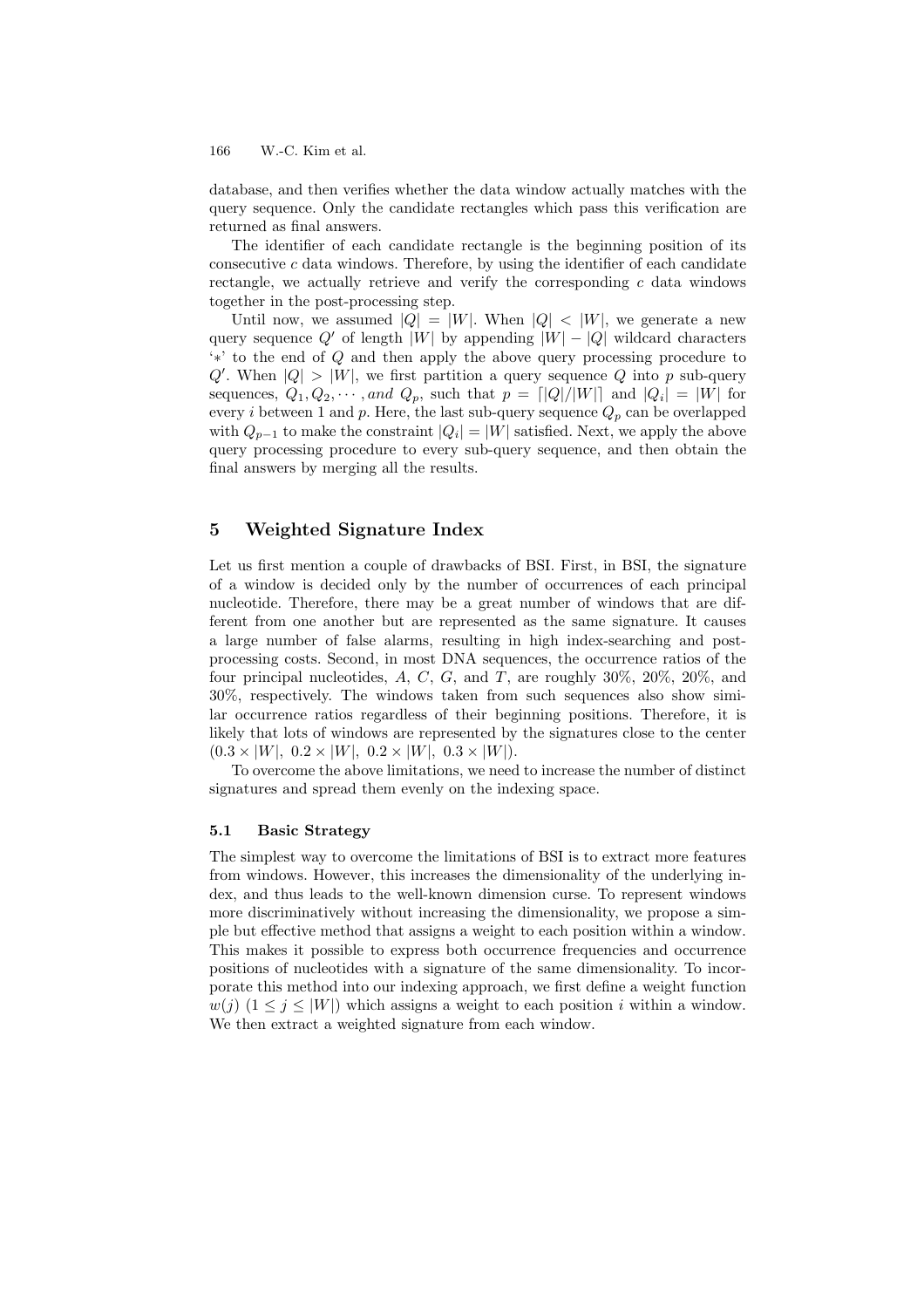#### **Definition 2.** *Weighted Signature: WS*

Let  $WS(W_i)$  be a weighted signature of window  $W_i$ .  $WS(W_i)$  is expressed as follows:

$$
WS(W_i)=(([wmin_A,wmax_A],[wmin_C,wmax_C],[wmin_G,wmax_G],\\[wmin_T,wmax_T]),i)
$$

Here, *wmin<sup>A</sup>* is the sum of the weights of the positions at which character *A* **must** occur in window *Wi*, and *wmax<sup>A</sup>* is the sum of the weights of the positions at which character *A* **may** occur in  $W_i$ . The meanings of *wmin<sub>C</sub>*,  $wmax_C$ ,  $wmin_G$ ,  $wmax_G$ ,  $wmin_T$ , and  $wmax_T$  are analogous.

By taking the above weighting scheme, disparate windows that were represented by the same basic signature may now be expressed by different weighted signatures. We incorporate this weighing scheme into the proposed index structure, thus producing a very effective index structure called WSI (Weighted Signature Index). WSI solves the problems of BSI by scattering the disparate windows, which were represented by the same basic signature, over the indexing space.

The query processing algorithm for WSI is not that different from that for BSI. However, when we construct a query rectangle for answering a *k*-mismatch query, we need to consider the positions at which mismatches may occur. The procedure to build a query rectangle for a *k*-mismatch query is skipped due to space limitation.

#### **5.2 Weight Function**

Since the weight function determines the distribution of signatures in indexing space, it has to be carefully designed. Consider a set of data windows which have the same *basic* signature. Their weighted signatures get scattered over the indexing space by the weight function. Let us consider an MBR that covers all such weighted signatures. Larger MBR implies that the weighted signatures are scattered over larger space. However, if the weighted signatures are scattered too much, the corresponding MBR may overlap with its neighboring MBRs, producing new false alarms. Therefore, we have to choose a weight function which enlarges MBRs as much as possible without making them overlap with their neighboring MBRs.

Let us give a formal discussion on this issue. For each principal character X, let  $R_{min}(X, s)$  denote the minimum of all  $wmin_X$  values obtained from a set of all windows in which *X* occurs *s* times. That is,  $R_{min}(X, s) = \sum_{j=1}^{s} sw(j)$  where  $sw(j)$  denotes the *j*<sup>th</sup> smallest weight in a window. Similarly, let  $R_{max}(X, s)$ denote the maximum of all  $wmax_X$  values obtained from a set of all windows in which *X* occurs *s* times. That is,  $R_{max}(X, s) = \sum_{j=|W|-s+1}^{|W|} sw(j)$ .

To prevent neighboring MBRs from being overlapped,  $R_{max}(X,s) < R_{min}$  $(X, s+1)$  should be satisfied for every *s* between 0 and  $|W|-1$ . Supposing  $w(j)$  $j = j + C$ , let us solve the inequality. Note that  $sw(j)$  is identical to  $w(j)$  in this case.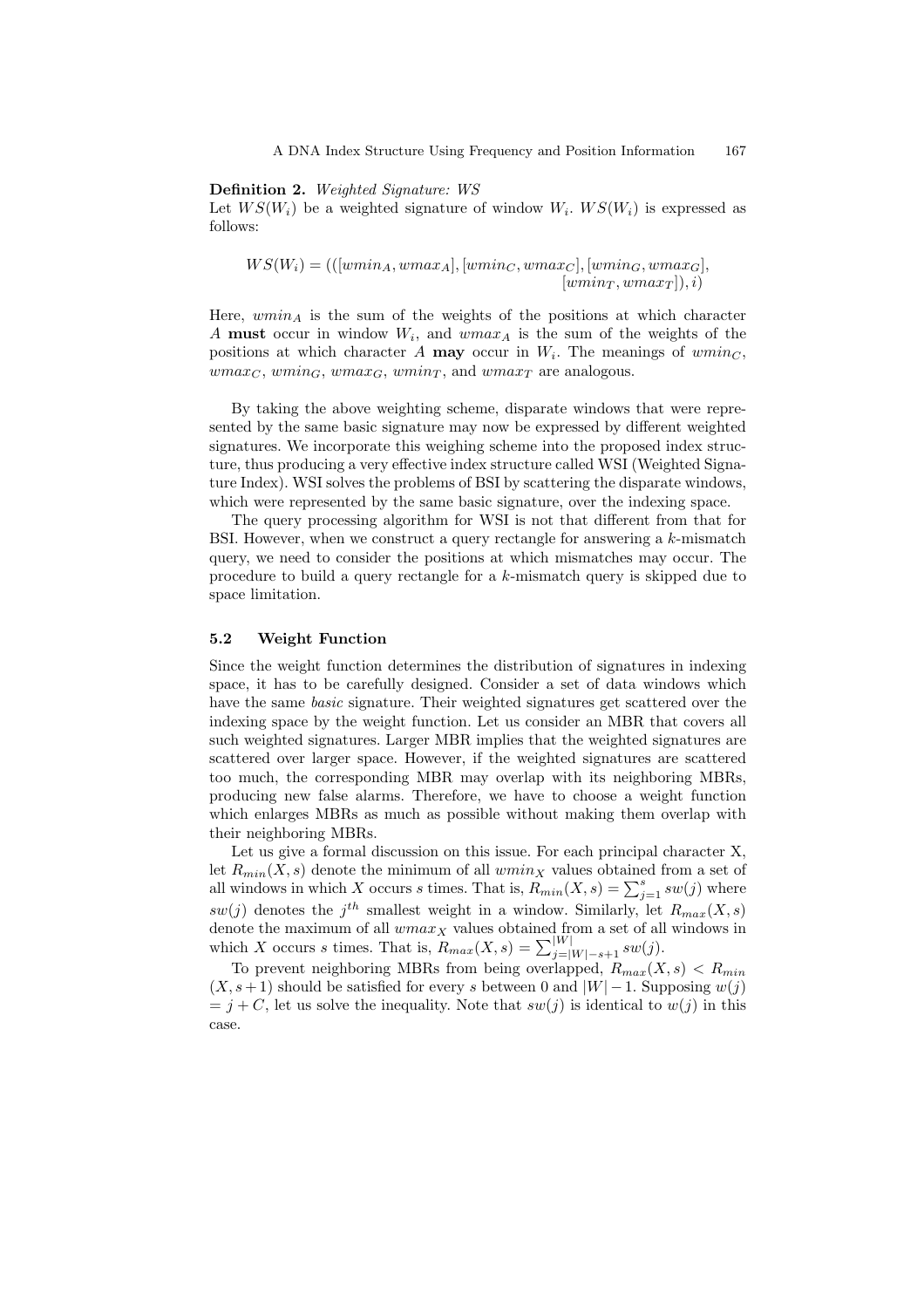$$
R_{max}(X, s) < R_{min}(X, s+1)
$$
\n
$$
\Leftrightarrow \sum_{j=|W|-s+1}^{|W|} sw(j) - \sum_{j=1}^{s+1} sw(j) < 0
$$
\n
$$
\Leftrightarrow \sum_{j=|W|-s+1}^{|W|} w(j) - \sum_{j=1}^{s+1} w(j) < 0
$$
\n
$$
\Leftrightarrow -C - (s^2 + (1 - |W|)s + 1) < 0
$$

Since the above inequality should be satisfied for every *s* between 0 and  $|W| - 1$ , we obtain  $C > \frac{(|W| - 1)^2}{4} - 1$ . Among the values of *C* which satisfy the inequality, we choose  $|W|^2$  for the sake of simplicity. That is, we use  $w(j)$  =  $j + |W|^2$  for a weight function.

## **6 Performance Evaluation**

In our experiments, as a data sequence T, we used six sets of DNA sequences downloaded from NCBI [\[1\]](#page-9-6): human chromosome 3 (2.5Mbp), 17 (5Mbp), 1  $(7.5Mbp)$ ,  $2(10Mbp)$ ,  $10(20Mbp)$ , and  $5(40Mbp)$ . As a query sequence, we used 1,000 DNA sequences of length 256 to 2,048. A half of them were randomly selected from *T*, and the other half were obtained from DNA sequences [\[2\]](#page-9-7) frequently used by biologists at laboratories.

We evaluated performances of four approaches: BSI, WSI, SeqScan, and Suffix. SeqScan is the sequential scan based method, and Suffix is the method that uses the suffix tree as an index structure.

## **6.1 Parameter Settings**

It is desirable to set the window size slightly smaller than a typical size of a query sequence. For determining a window size, we analyzed the lengths of 35,685 query sequences downloaded from [\[2\]](#page-9-7). From the results, we observed that 62% of them have the lengths of 256 to 2,048. Thus, we set the basic window size to 256 for further experiments.

In order to find a good value for the index compression coefficient, while changing the index compression coefficient, we evaluated the *k*-mismatch query processing time of BSI and WSI using human chromosome 2 of 10Mbp as a data sequence and 1% of the length of a query sequence as the value of *k*. As shown in Fig. 1, as the compression coefficient increases up to 80, the query processing time of both BSI and WSI decreases. From that point, however, their query processing time increases as the compression coefficient gets larger. Therefore, we set the base value for the compression coefficient to 80.

#### **6.2 Results and Analyses**

## **Experiment 1: Query Processing Time with Various Query Size**

In this experiment, we compared query processing times of different approaches while changing the length of query sequences. We used human chromosome 2 of 10Mbp as a data sequence. Also, we set both *k* for *k*-mismatch queries and the number of wildcard characters for wildcard match queries to 10, which is 1% of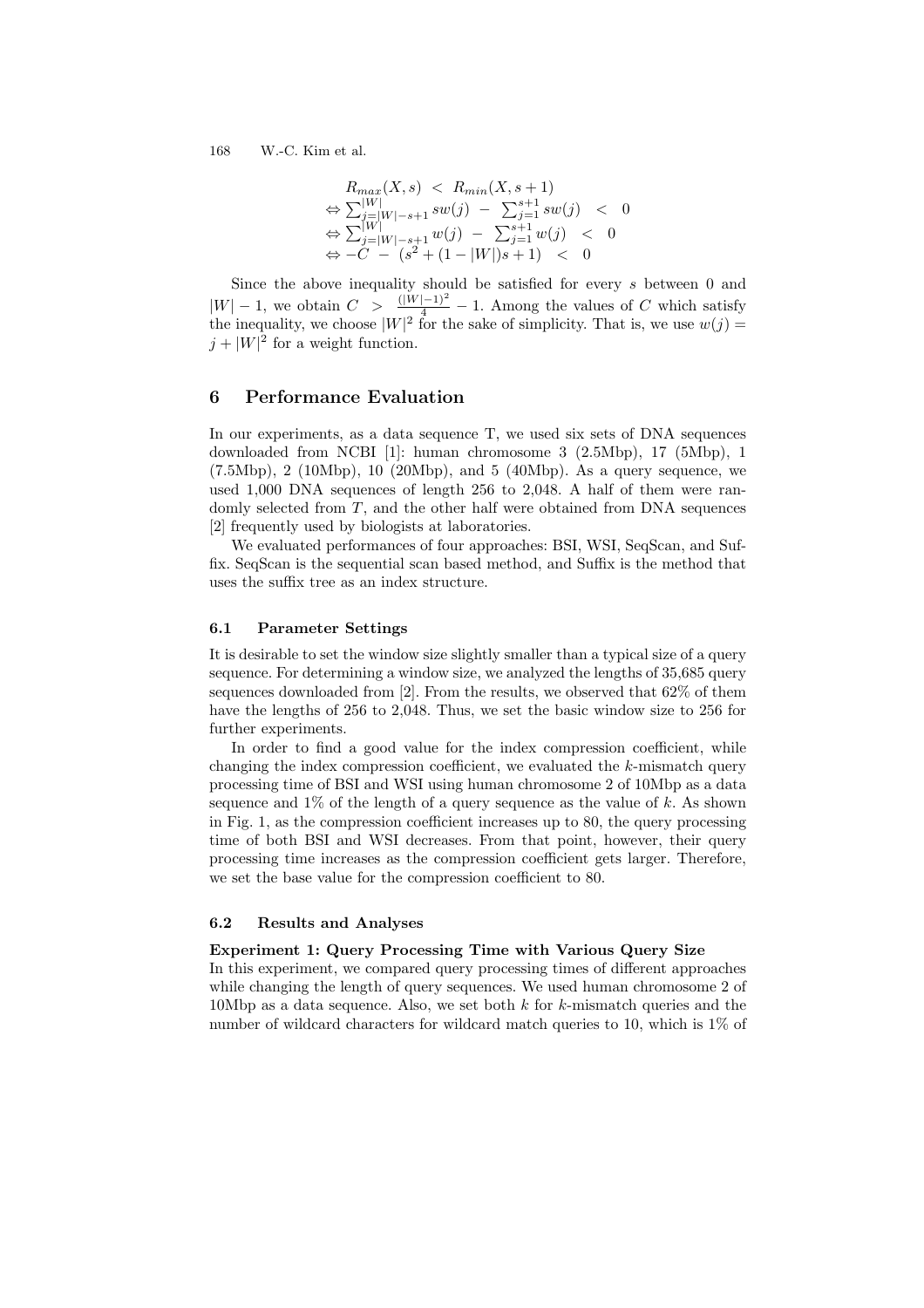

**Fig. 1.** Query processing time with various **Fig. 2.** Processing time of *k*-mismatch values for compression coefficient with various *k* values

the average length of query sequences. Fig. 3 depicts query processing times of all the approaches for exact match, wildcard match, and *k*-mismatch queries.

In exact match queries, SeqScan and Suffix show nearly constant performance regardless of the length of query sequences. In BSI and WSI, we observe that the query processing time shrinks until the length of a query sequence reaches a point (i.e., 512), and then grows gradually after that point.

In wildcard match queries, every approach spends more query processing time compared with that of exact match queries. In BSI and WSI, wildcard characters in a query enlarge the corresponding query rectangle and increase the number of candidates, which leads to a large query processing time. As a query sequence gets longer, however, the number of candidates decreases remarkably. Thus, the performance improves significantly.

*K*-mismatch queries take a processing time much bigger than exact match and wildcard match queries. In particular, Suffix shows performance worse than even SeqScan since the part of the index to be traversed increases explosively. In BSI and WSI, however, their performance is shown to be nearly constant, and is not that affected by the changes of the length of query sequences.

In exact match queries, the results show that WSI outperforms SeqScan, Suffix, and BSI 19 to 44 times, 2.9 to 6.1 times, and 2.2 to 2.7 times, respectively. In wildcard match queries, WSI performs better than SeqScan, Suffix, and BSI 4 to 21 times, 1.4 to 4.5 times, and 1.5 to 1.8 times, respectively. Also, in *k*-mismatch queries, BSI performs faster than SeqScan, Suffix, and BSI 7 to 28 times, several thousand times, and 1.3 to 1.6 times, respectively.

#### **Experiment 2: Processing Time of** *k***-mismatch with Various** *k* **Value**

In this experiment, we compared the processing times of *k*-mismatch queries of different approaches with various *k* values. We used human chromosome 2 of 10Mbp as a data sequence. Fig. 2 shows an average query processing time of each approach while setting  $k$  as  $0\%$ ,  $1\%$ ,  $2\%$ , and  $3\%$  of the length of a query sequence. We observe that the query processing time of WSI, BSI, Suffix, and SeqScan gets higher as *k* grows. In WSI and BSI, a higher *k* value makes the part of an index to be traversed increased, and thus increases the query processing time gradually. In Suffix, however, as *k* grows, the part of an index to be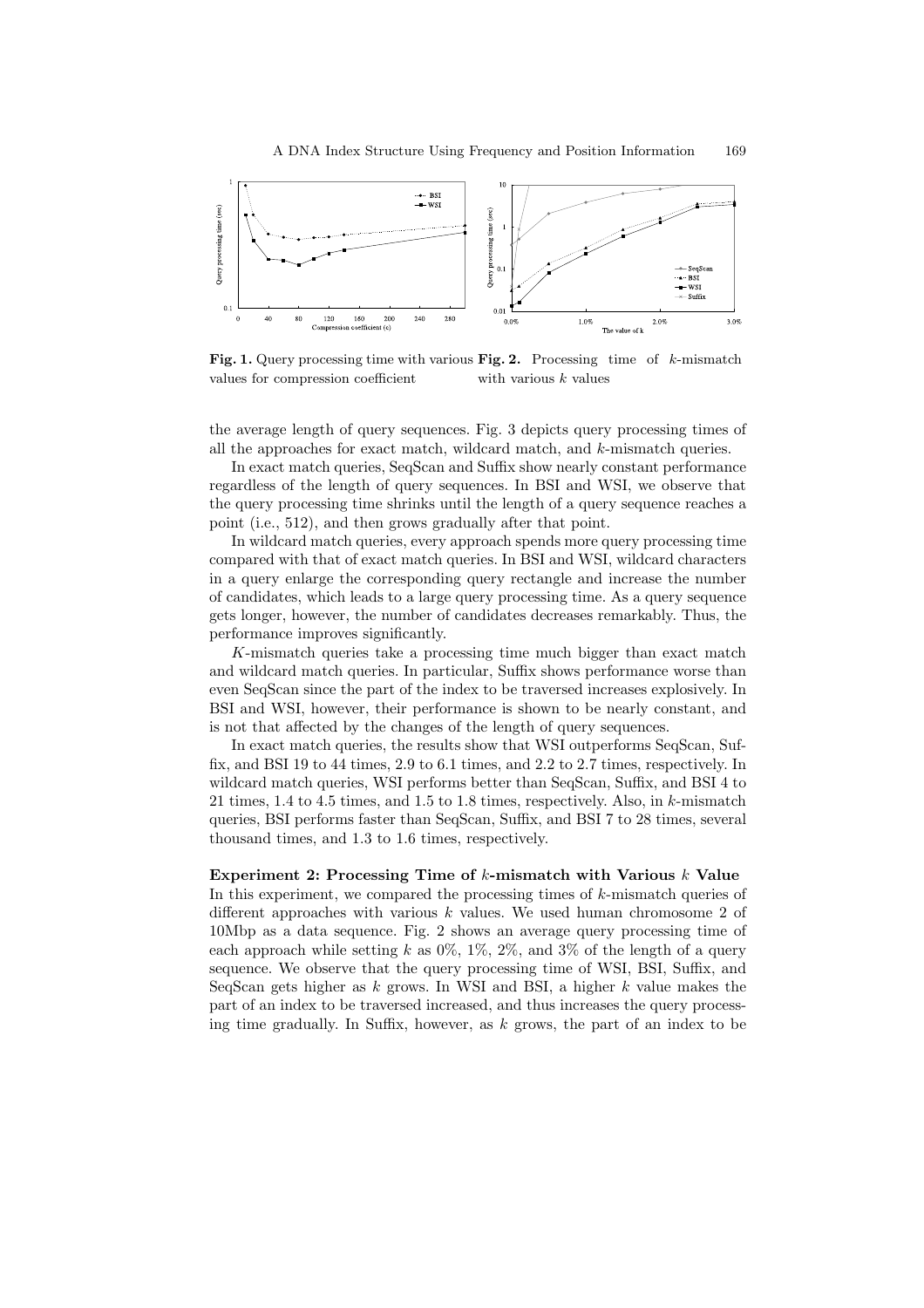traversed becomes explosively larger, and thus, the query processing time grows abruptly. The results reveal that WSI shows the best performance, and performs better than SeqScan, Suffix, and BSI 3.6 to to 31 times, 3 to several thousand times, and 1.1 to 2.3 times, respectively.

# **Experiment 3: Query Processing Time with Various Lengths of Data Sequences**

In this experiment, we measured the query processing times of different approaches with various data sizes. We excluded Suffix in this experiment since its performance degradation in performing *k*-mismatch queries on a large database is too serious to conduct experiments. Here, we set both *k* for *k*-mismatch queries



**Fig. 3.** Query processing time with various **Fig. 4.** Query processing time with various lengths of query sequences data sizes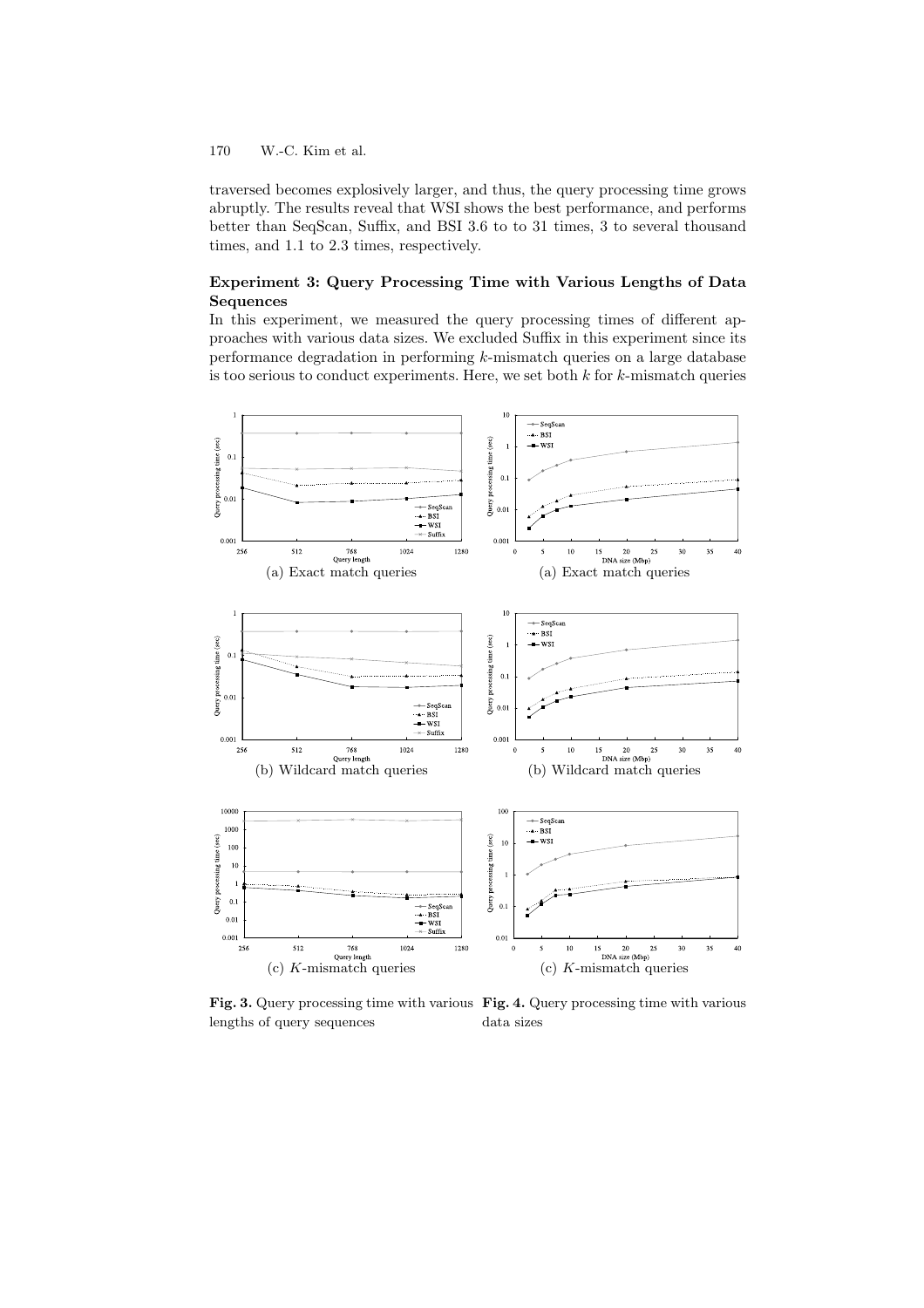and the number of wildcard characters for wildcard match queries to 10, which is 1% of the average length of query sequences. Fig. 4 shows an average processing time of each approach for exact match, wildcard match, and *k*-mismatch queries.

The processing time of BSI and WSI for three kinds of queries increases almost linearly as the data size grows. WSI performs better than the other approaches in processing all kinds of queries. In exact match queries, WSI runs faster than SeqScan and BSI 25 to 33 times and 1.8 to 2.5 times, respectively. In wildcard match queries, WSI outperforms SeqScan and BSI 15 to 19 times and 1.7 to 1.9 times, respectively. Also, in *k*-mismatch queries, WSI performs better than SeqScan and BSI 13 to 20 times and 1.0 to 1.5 times, respectively.

## **7 Conclusion**

Exact match queries, wildcard match queries, and *k*-mismatch queries are widely used in lots of molecular biology applications including the searching of ESTs (Expressed Sequence Tag) and DNA transcription factors.

In this paper, we proposed an efficient indexing and processing technique for processing such queries on large DNA databases. The proposed indexing method places a sliding window at every possible location of a data sequence, and extracts its signature by considering the occurrence frequency of each nucleotide character. It then stores and manages a set of signatures using a multi-dimensional index, such as  $R^*$ -tree. Especially, by assigning a weight to each position of a window, it scatters the signatures over the index space and thus reduces false alarms. The experiments with real biological data sets revealed that the proposed method is at least 2.9 times, 1.4 times, and several orders of magnitude faster than the suffix-tree-based method in performing exact match, wildcard match, and *k*-mismatch queries, respectively.

# <span id="page-9-6"></span>**References**

- <span id="page-9-7"></span>1. http://www.ncbi.nlm.nih.gov
- <span id="page-9-4"></span>2. ftp://ftp.ensembl.org
- 3. A. Aho, M. Corasick, "Efficient string matching: an aid to bibliographic search", Communications of the ACM, Vol. 18, pp. 333-40, 1975.
- <span id="page-9-0"></span>4. S.F. Altschul, T.L. Madden, A.A. Schaffer, J. Zhang, Z. Zhang, W. Miller, and D.J. Lipman, "Gapped BLAST and PSI-BLAST: A new generation of protein database search programs", Nucleic Acids Research, 25(17), 1997.
- <span id="page-9-1"></span>5. S. Altschul, W. Gish, W. Miller, E. Myers, and D. Lipman, "Basic local alignment search tool", Journal of Molecular Biology, Vol. 215, pp. 403-410, 1990.
- <span id="page-9-5"></span>6. S. Berchtold, D.A. Keim, and Hans-Peter Kriegel, "The X-tree: An index structure for high-dimensional data", VLDB, pp 28-39, 1996.
- <span id="page-9-3"></span>7. R.S. Boyer, J.S. Moore, "A fast string searching algorithm", Communications of the ACM, Vol. 20, pp. 762-772, 1977.
- <span id="page-9-2"></span>8. D. Gusfield, Algorithms on Strings, Trees, and Sequences: Computer Science and Computational Biology, Cambridge University Press, 1997.